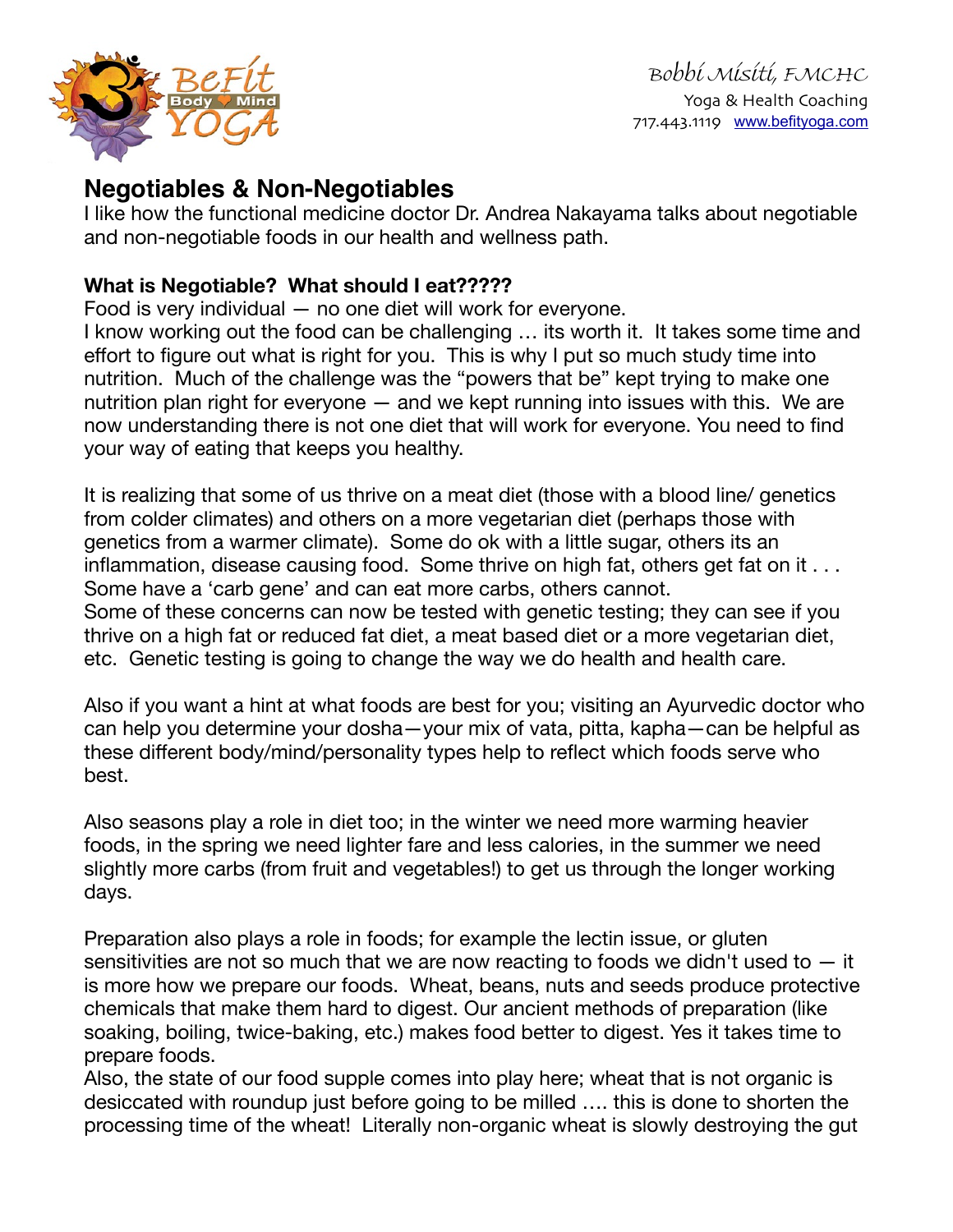

lining of most anyone who eats it! This is why clean food is so important to understand in this day and age of high calorie/low nutrition foods.

Figuring some of this out is easier if you look at how our ancestors — and the old societies that have a strong medical system like Ayurveda prepared their food. Prepare your food how your grandparents might have is the best advice right now . . .

## At starting point

The simplest diet advice from all the research I have been doing over the last 10 years … the **Mediterranean Diet** seems to be the best tolerated and most healthy in general — some may need to modify it a bit; for example personally I follow a Mediterranean based vegetarian/pescatarian diet with slightly less carbs.

These are our negotiable-s and yes you need to find what works for you and yes it will take some time and effort. It is worth it.

The Non-Negotiable-s

- $\mathbb{G}_{\mathbb{Z}}$  Clean food tops the list  $-$  avoid processed foods. In the words of Michael Pollan "Eat real food, mostly plants, not too much".
	- ✴ Organic, NON-GMO food from good farmers, small farms, locally grown, by famers that feed their soils compost and other natural materials. If you eat meat it is imperative to avoid factory farmed meat and find animal farmers that care for their animals with love. Eating lots of vegetables (some need more raw some need more cooked . . .) also is very high on the nonnegotiable list, as are including herbs and spices in your diet, and eating a variety of foods in a balanced way.

The other non-negotiable items are:

 $\mathbb{G}_{\mathbb{Z}}$  clean filtered water  $-$  approx. 1/2 your body weight in ounces.

- We need to detox!
	- Exercise and/or sweat (sauna, steam bath, etc.) most everyday
	- Eat Vegetables everyday containing sulforaphane; these cruciferous vegetables include broccoli, Brussels sprouts, cabbage, cauliflower, horseradish, kale, kohlrabi, mustard leaves, radish, turnips, watercress, and bok choy. For therapeutic benefit, try to consume 1-3 cups per day
	- Drink plenty of water
- 7-9 hours quality sleep per night
- low stress lifestyle
- **J**<sub>2</sub> Find Meaning and Purpose in Life

The new Vitamins on the block :)